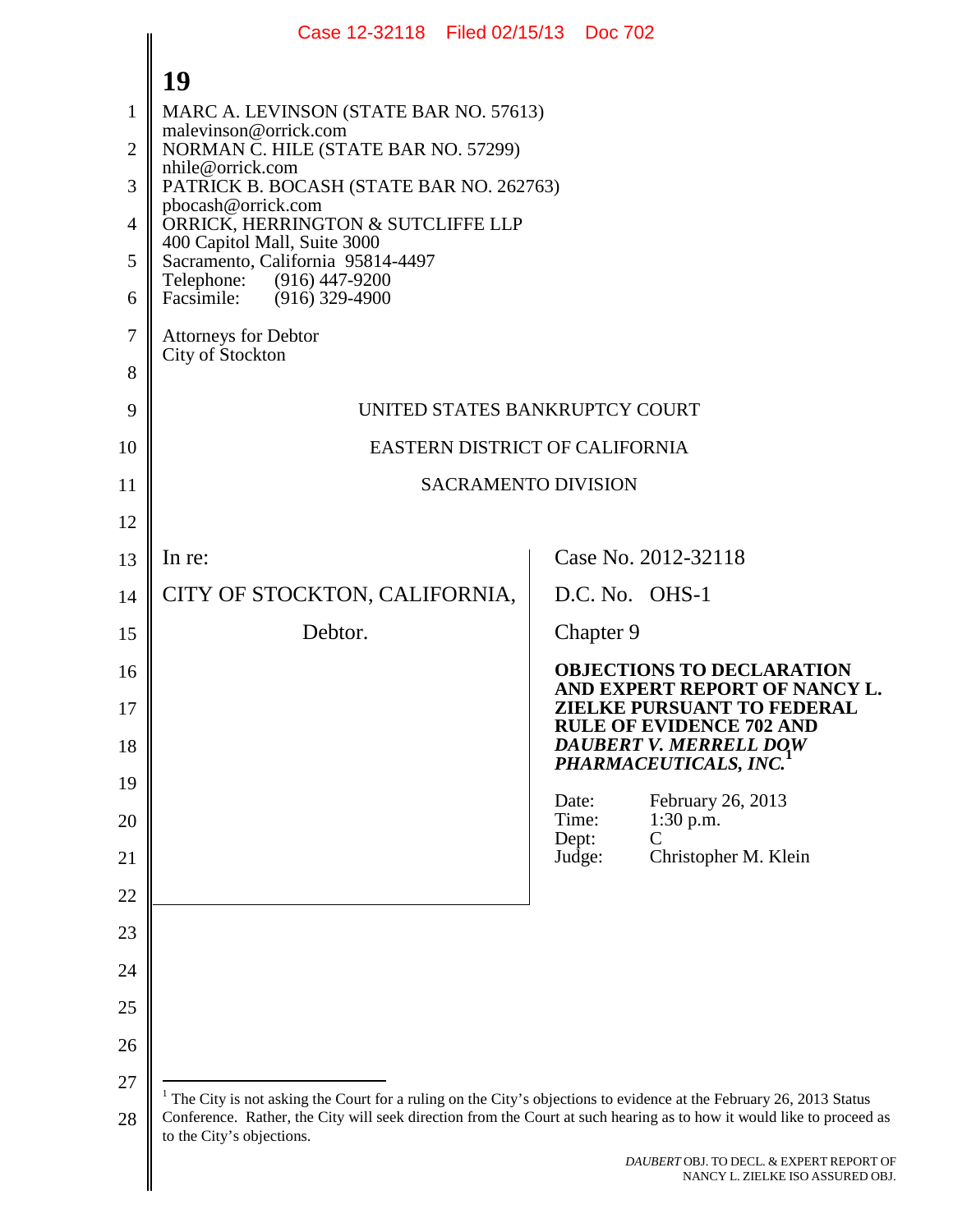|                |      |           | Case 12-32118 Filed 02/15/13 Doc 702                                                                                                             |      |
|----------------|------|-----------|--------------------------------------------------------------------------------------------------------------------------------------------------|------|
|                |      |           |                                                                                                                                                  |      |
| 1              |      |           | <b>TABLE OF CONTENTS</b>                                                                                                                         |      |
| $\overline{c}$ |      |           |                                                                                                                                                  | Page |
| 3              | I.   |           |                                                                                                                                                  |      |
| 4              | Π.   |           |                                                                                                                                                  |      |
| 5              |      | A.        |                                                                                                                                                  |      |
| 6              |      | <b>B.</b> | The Expert Opinion Testimony In The Zielke Declaration And Zielke<br>Report Is Irrelevant To The Question Of The City's Eligibility For          |      |
| 7<br>8         |      | C.        | Zielke's Expert Opinion As To Specific Proposals For Increasing Revenues<br>And Cutting Costs Are Inadmissible Because They Are Not Sufficiently |      |
| 9              |      |           | The Zielke Report Offers No Support For The Assumption That<br>1.<br>The City Could Have Passed Multiple New Tax Increases And Fees 6            |      |
| 10             |      |           | 2.<br>The Zielke Report Offers No Independent Analysis Or Support For<br>The Conclusion That Its Recommended Cost Cutting Measures               |      |
| 11             |      | D.        | Zielke's Opinion That The City's Financial Information Does Not                                                                                  |      |
| 12<br>13       |      |           | Demonstrate Insolvency Is Inadmissible Because It Is Not Based On Any                                                                            |      |
| 14             |      | E.        | Zielke's Testimony That The City Should Seek A Reduction Of Its PERS<br>Liability Is An Inadmissible Legal Conclusion That Zielke Is Not         |      |
| 15             | III. |           |                                                                                                                                                  |      |
| 16             |      |           |                                                                                                                                                  |      |
| 17<br>18       |      |           |                                                                                                                                                  |      |
| 19             |      |           |                                                                                                                                                  |      |
| 20             |      |           |                                                                                                                                                  |      |
| 21             |      |           |                                                                                                                                                  |      |
| 22             |      |           |                                                                                                                                                  |      |
| 23             |      |           |                                                                                                                                                  |      |
| 24             |      |           |                                                                                                                                                  |      |
| 25             |      |           |                                                                                                                                                  |      |
| 26             |      |           |                                                                                                                                                  |      |
| 27             |      |           |                                                                                                                                                  |      |
| 28             |      |           |                                                                                                                                                  |      |
|                |      |           | DAUBERT OBJ. TO DECL. & EXPERT REPORT OF<br>$-i-$<br>NANCY L. ZIELKE ISO ASSURED OBJ.                                                            |      |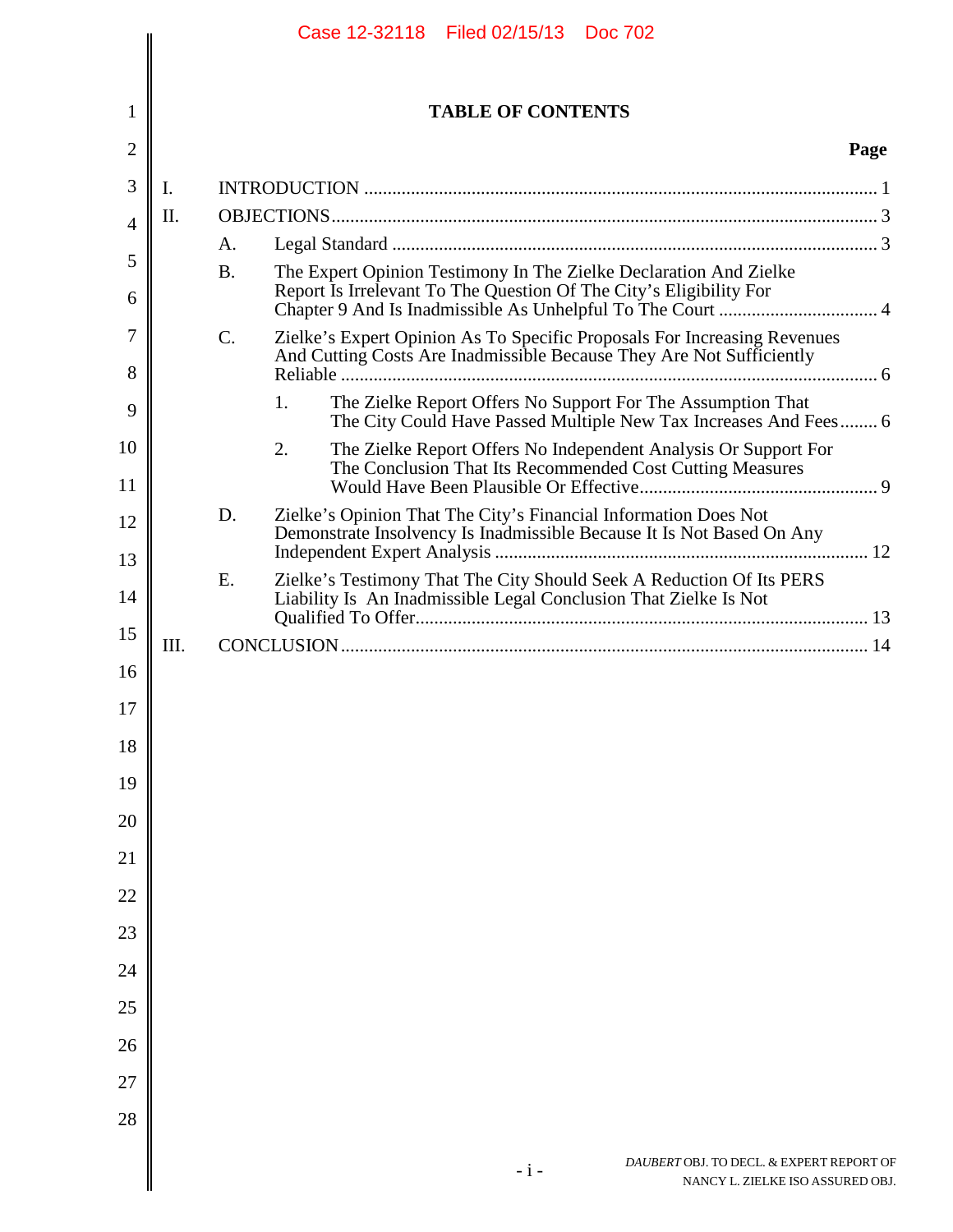|                | Case 12-32118 Filed 02/15/13 Doc 702                                                                                                     |
|----------------|------------------------------------------------------------------------------------------------------------------------------------------|
|                |                                                                                                                                          |
| 1              | <b>TABLE OF AUTHORITIES</b>                                                                                                              |
| $\overline{2}$ | Page(s)                                                                                                                                  |
| 3              | <b>FEDERAL CASES</b>                                                                                                                     |
| $\overline{4}$ | California ex rel. Brown v. Safeway, Inc.,<br>615 F.3d 1171 (9th Cir. 2010) on reh'g en banc sub nom. California ex rel. Harris v.       |
| 5              |                                                                                                                                          |
| 6              | Daubert v. Merrell Dow Pharm, Inc.,                                                                                                      |
| 7              |                                                                                                                                          |
| 8              | Elsayed Mukhtar v. California State Univ., Hayward,<br>299 F.3d 1053 (9th Cir. 2002) amended sub nom. Mukhtar v. California State Univ., |
| 9              |                                                                                                                                          |
| 10             | General Elec. Co. v. Joiner,                                                                                                             |
| 11             |                                                                                                                                          |
| 12             | Guidroz-Brault v. Missouri Pac. R. Co.,                                                                                                  |
| 13             | In re Air Disaster at Lockerbie Scotland on Dec. 21, 1988,                                                                               |
| 14             |                                                                                                                                          |
| 15             | In re Cloobeck,                                                                                                                          |
| 16<br>17       | In re Pierce Cnty. Hous. Auth.,                                                                                                          |
| 18<br>19       | Kumho Tire Co., Ltd. v. Carmichael,                                                                                                      |
| 20             | Nationwide Transp. Fin. v. Cass Info. Sys., Inc.,                                                                                        |
| 21             |                                                                                                                                          |
| 22             | Primiano v. Cook,                                                                                                                        |
| 23             | Stilwell v. Smith & Nephew, Inc.,                                                                                                        |
| 24             |                                                                                                                                          |
| 25             | United States v. Lukashov,                                                                                                               |
| 26             | United States v. Redlightning,                                                                                                           |
| 27             |                                                                                                                                          |
| 28             |                                                                                                                                          |
|                | DAUBERT OBJ. TO DECL. & EXPERT REPORT OF<br>$-ii -$<br>NANCY L. ZIELKE ISO ASSURED OBJ.                                                  |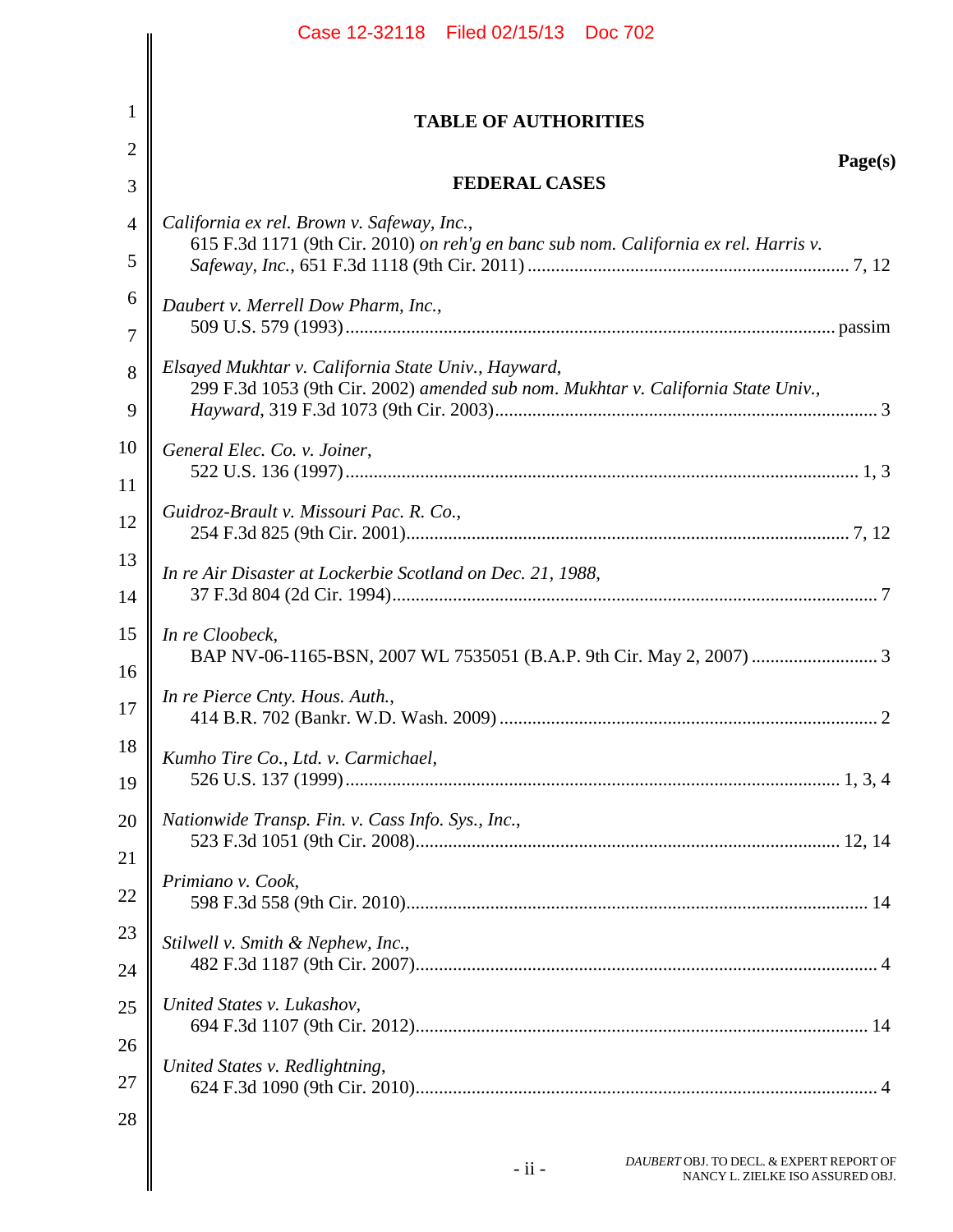|                | Case 12-32118 Filed 02/15/13 Doc 702                                                    |
|----------------|-----------------------------------------------------------------------------------------|
|                |                                                                                         |
| 1              | <b>TABLE OF AUTHORITIES</b>                                                             |
| $\overline{2}$ | (cont'd)                                                                                |
| 3              | Page(s)<br>White v. Ford Motor Co.,                                                     |
| $\overline{4}$ | 312 F.3d 998 (9th Cir. 2002) opinion amended on denial of reh'g,                        |
| 5              |                                                                                         |
| 6              | FEDERAL STATUTES, RULES, REGULATIONS                                                    |
| 7              | 11 U.S.C.                                                                               |
| 8              |                                                                                         |
| 9              |                                                                                         |
| 10             |                                                                                         |
| 11             |                                                                                         |
| 12             |                                                                                         |
| 13             |                                                                                         |
| 14             | <b>OTHER AUTHORITIES</b>                                                                |
| 15             |                                                                                         |
| 16             |                                                                                         |
| 17             |                                                                                         |
| 18             |                                                                                         |
| 19             |                                                                                         |
| 20             |                                                                                         |
| 21             |                                                                                         |
| 22             |                                                                                         |
| 23             |                                                                                         |
| 24             |                                                                                         |
| 25             |                                                                                         |
| 26             |                                                                                         |
| 27             |                                                                                         |
| 28             |                                                                                         |
|                | DAUBERT OBJ. TO DECL. & EXPERT REPORT OF<br>- iii -<br>NANCY L. ZIELKE ISO ASSURED OBJ. |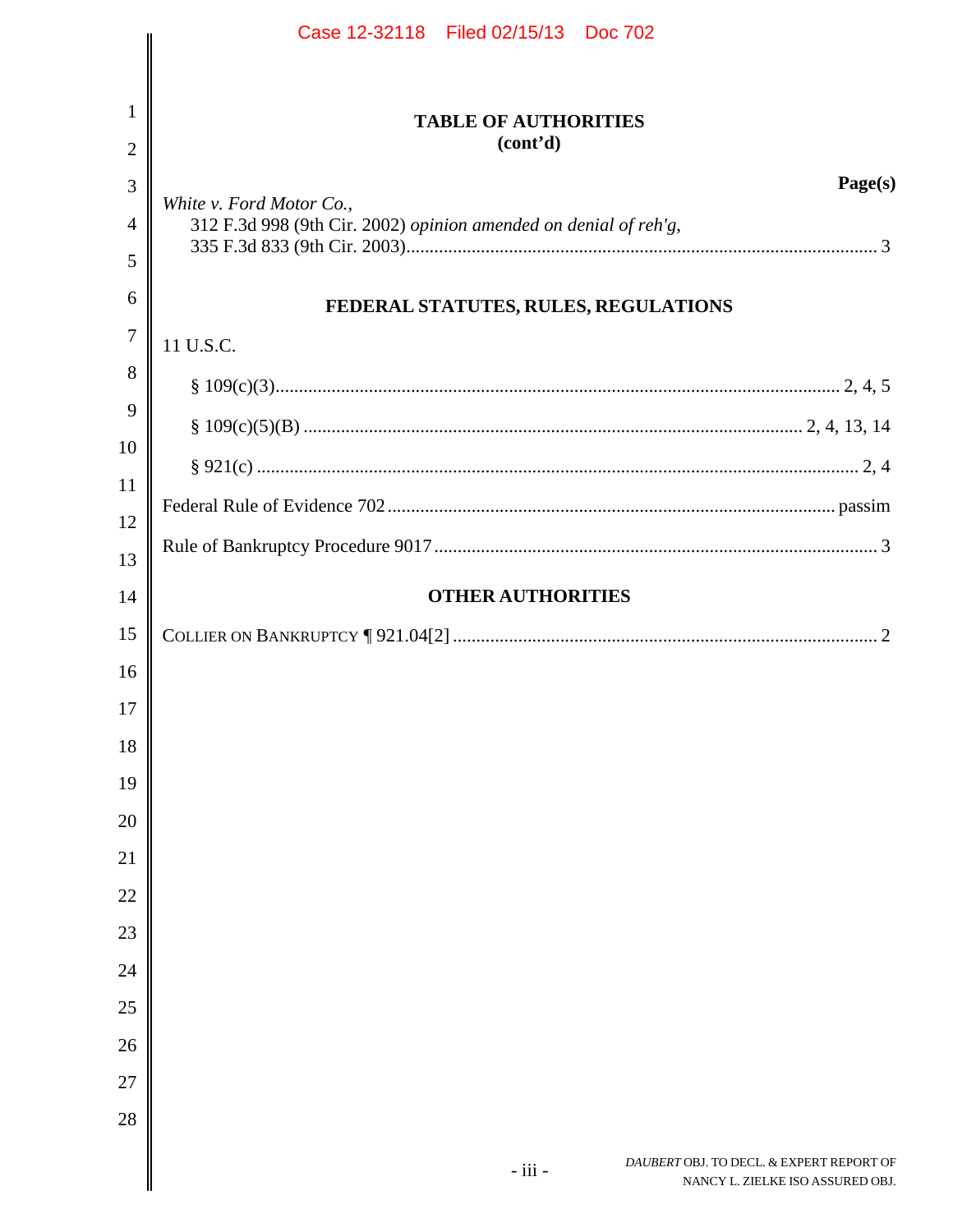<span id="page-4-3"></span><span id="page-4-0"></span>1 2 3 4 5 6 7 8 9 10 11 12 The City of Stockton (the "City") hereby submits the following objections to the Declaration of Nancy L. Zielke In Support of Supplemental Objection of Assured Guaranty Corp. and Assured Guaranty Municipal Corp. to Debtor's Chapter 9 Petition and Statement of Qualifications filed June 28, 2012 (the "Zielke Declaration" in support of the "Assured Obj." to the City's "Petition") and the accompanying Expert Report of Nancy L. Zielke (the "Zielke Report"), pursuant to Federal Rule of Evidence 702 and *Daubert v. Merrell Dow Pharm, Inc.*, 509 U.S. 579 (1993). These objections are made in addition to those objections raised in the City's "Objections To Declaration And Expert Report Of Nancy L. Zielke In Support Of Supplemental Objection Of Assured Guaranty Corp. And Assured Guaranty Municipal Corp. To Debtor's Chapter 9 Petition And Statement Of Qualifications" and focus on the helpfulness, qualifications, and reliability of the expert opinions rendered by Nancy L. Zielke ("Zielke") in the Zielke Declaration and Zielke Report.

13

# <span id="page-4-2"></span><span id="page-4-1"></span>**I. INTRODUCTION**

14 15 16 17 18 19 20 21 22 23 24 25 In *Daubert*, the Supreme Court recognized and reaffirmed that the Federal Rules of Evidence require courts to perform a "gatekeeping role" with regards to the admissibility of expert opinion testimony. 509 U.S. at 597; *see also Kumho Tire Co., Ltd. v. Carmichael*, 526 U.S. 137, 149 (1999) (holding that the *Daubert* "gatekeeping" obligation applies to all expert testimony, not just "scientific" testimony); *General Elec. Co. v. Joiner*, 522 U.S. 136, 142 (1997). This gatekeeping obligation requires courts considering the admissibility of expert opinions based on scientific, technical, or otherwise specialized knowledge to ensure that the expert is properly qualified to render the proffered opinion, that the proffered opinion will be helpful to the trier of fact, and that the proffered opinion is based upon sufficiently reliable information, principles, and methodologies. *See* FRE 702. Put more simply, courts at the trial level "must ensure that any and all [expert opinion] admitted is not only relevant, but reliable." *Daubert*, 509 U.S. at 589. The Zielke Declaration and Zielke Report fail these fundamental criteria.

26 27 28 As a preliminary matter, the entirety of both Zielke's Declaration and Report is inadmissible because neither offers any opinion testimony that would be relevant or helpful to the Court in deciding the questions that are actually before it. The City has presented evidence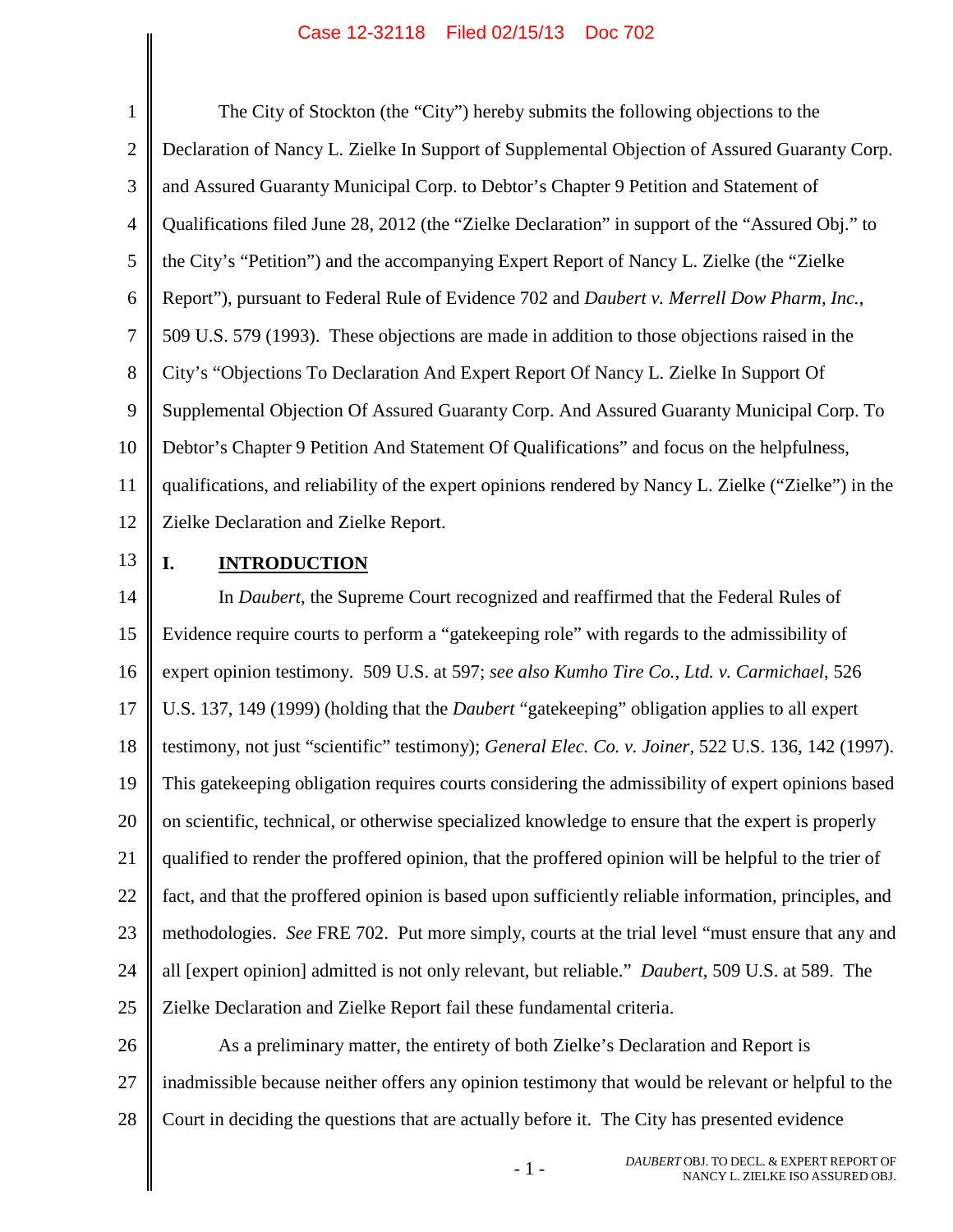<span id="page-5-4"></span><span id="page-5-3"></span><span id="page-5-2"></span><span id="page-5-1"></span><span id="page-5-0"></span>1 2 3 4 5 6 7 8 9 10 11 12 13 14 15 16 17 18 19 20 21 22 23 24 25 26 27 28 showing that it meets the requirements for chapter 9 eligibility, including (1) that the City is a municipality; (2) that the City is authorized by California law to bring its Petition; (3) that the City is insolvent as defined under 11 U.S.C.  $\S$  109(c)(3); (4) that the City desires to effect a plan to adjust its debts; (5) that the City has met the negotiation requirement of  $\S$  109(c)(5)(B); and, finally (6) that the City has filed its Petition in good faith pursuant to § 921(c). *See generally* City Of Stockton's Memorandum Of Facts And Law In Support Of Its Statement Of Qualifications Under Section 109(c) Of The United States Bankruptcy Code ("Mem."). The Assured Obj., meanwhile, contends that the City is not in fact insolvent under section  $109(c)(3)$ , has not met the negotiation requirement of section  $109(c)(5)(B)$ , and did not file its Petition in good faith as required by section 921(c). Zielke's Declaration and Report, however, offer no opinion testimony relevant to the Court's determination of the City's solvency, negotiations, or good faith. Instead, Zielke's expert opinion boils down to the contention that the City could have avoided insolvency if it had instituted a host of draconian, and potentially impossible, fiscal measures, as outlined in the "Alternative Model" presented in the Zielke Report. Regardless of whether this contention is true (which the City maintains it is not), it has no bearing whatsoever on the question of whether or not the City was insolvent on June 28, 2012. Nor does the City's "failure" to adopt the measures laid out in the Alternative Model affect the Court's determination of the City's good faith in filing its Petition. *See In re Pierce Cnty. Hous. Auth.*, 414 B.R. 702, 711 (Bankr. W.D. Wash. 2009) (laying out the factors for determination of good faith under § 921(c)) (citing COLLIER ON BANKRUPTCY [921.04[2]). Thus, the expert opinions stated in Zielke's Declaration and Expert Report do nothing to aid the Court's determination of the City's eligibility for chapter 9, and as such are inadmissible. Moreover, much of the Zielke Report, as described in detail below, is also inadmissible because it is based on incomplete information, unwarranted assumptions and speculation, and flawed methodologies. As such, these opinions fail the basic requirement of reliability laid out in FRE 702 and *Daubert*, and are inadmissible on that ground as well. / / / / / /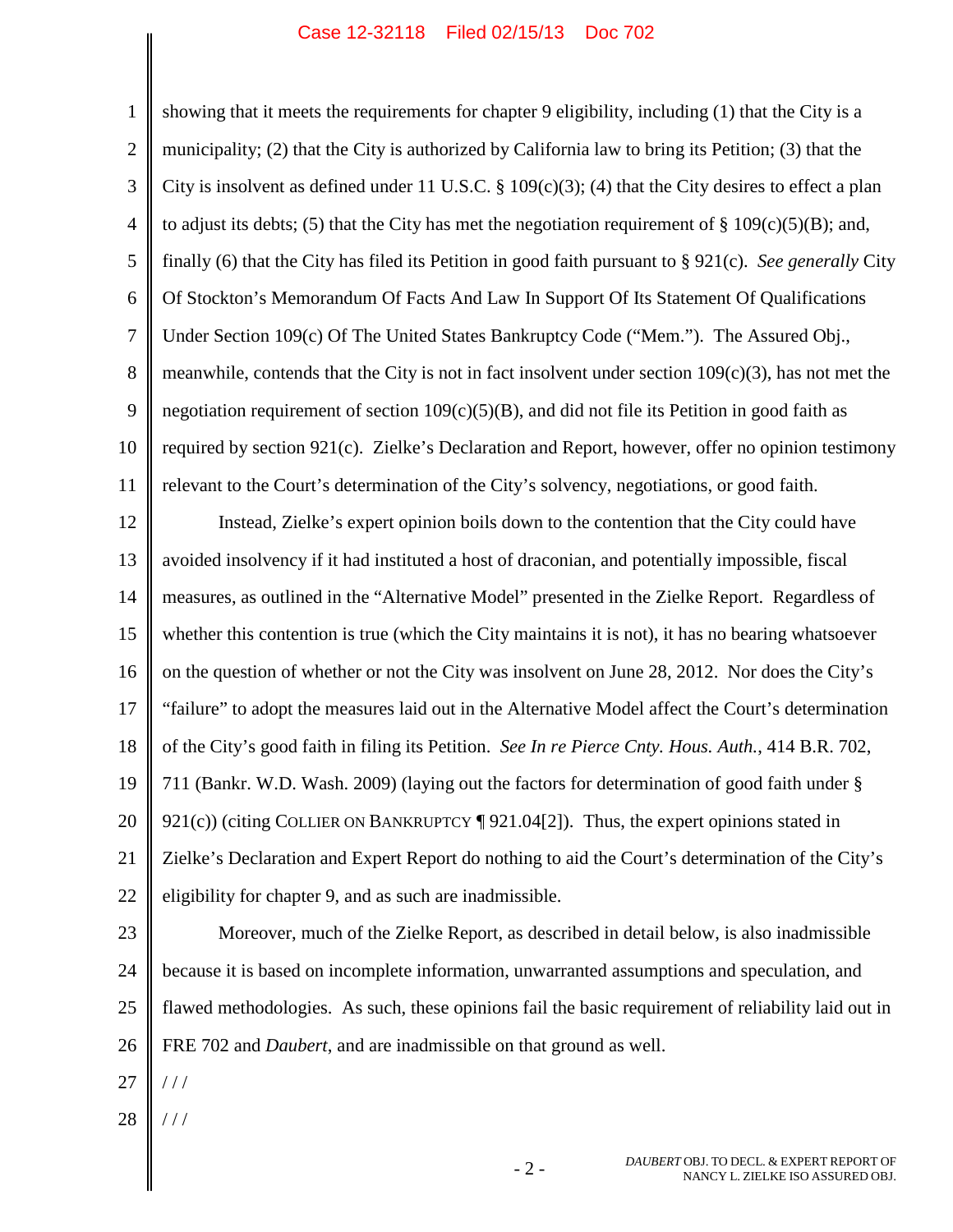|                | Case 12-32118 Filed 02/15/13<br><b>Doc 702</b>                                                                                                                       |  |  |  |  |  |
|----------------|----------------------------------------------------------------------------------------------------------------------------------------------------------------------|--|--|--|--|--|
|                |                                                                                                                                                                      |  |  |  |  |  |
| 1              | II.<br><b>OBJECTIONS</b>                                                                                                                                             |  |  |  |  |  |
| $\overline{2}$ | <b>Legal Standard</b><br>A.                                                                                                                                          |  |  |  |  |  |
| 3              | Federal Rule of Evidence $702^2$ provides:                                                                                                                           |  |  |  |  |  |
| 4              | A witness who is qualified as an expert by knowledge, skill,                                                                                                         |  |  |  |  |  |
| 5              | experience, training, or education may testify in the form of an<br>opinion or otherwise if:                                                                         |  |  |  |  |  |
| 6<br>7         | (a) the expert's scientific, technical, or other specialized knowledge<br>will help the trier of fact to understand the evidence or to determine<br>a fact in issue; |  |  |  |  |  |
| 8              | (b) the testimony is based on sufficient facts or data;                                                                                                              |  |  |  |  |  |
| 9              | (c) the testimony is the product of reliable principles and methods;                                                                                                 |  |  |  |  |  |
| 10             | and                                                                                                                                                                  |  |  |  |  |  |
| 11             | (d) the expert has reliably applied the principles and methods to the<br>facts of the case.                                                                          |  |  |  |  |  |
| 12             | Fed. R. Evid. 702. Thus, in order for an expert's opinion to be admissible as evidence, the expert                                                                   |  |  |  |  |  |
| 13             | must be qualified to render such an opinion, the opinion must be helpful to the trier of fact, and                                                                   |  |  |  |  |  |
| 14             | the opinion must be reliable (based on sufficient facts, reliable principles, and reliable application                                                               |  |  |  |  |  |
| 15             | of those principles).                                                                                                                                                |  |  |  |  |  |
| 16             | Trial courts have broad discretion in deciding whether to admit or exclude expert                                                                                    |  |  |  |  |  |
| 17             | testimony under FRE 702. General Elec. Co., 522 U.S. at 141-42; see also In re Cloobeck, BAP                                                                         |  |  |  |  |  |
| 18             | NV-06-1165-BSN, 2007 WL 7535051 (B.A.P. 9th Cir. May 2, 2007). However, a trial court                                                                                |  |  |  |  |  |
| 19             | must exercise its gate keeping function for expert opinion evidence, and any determination of                                                                        |  |  |  |  |  |
| 20             | reliability should be made on the record. See White v. Ford Motor Co., 312 F.3d 998, 1007 (9th                                                                       |  |  |  |  |  |
| 21             | Cir. 2002) opinion amended on denial of reh'g, 335 F.3d 833 (9th Cir. 2003) (holding that                                                                            |  |  |  |  |  |
| 22             | Daubert and Kumho Tire "require that the judge apply his gatekeeping role under Daubert to all                                                                       |  |  |  |  |  |
| 23             | forms of expert testimony"); Elsayed Mukhtar v. California State Univ., Hayward, 299 F.3d                                                                            |  |  |  |  |  |
| 24             | 1053, 1066 (9th Cir. 2002) amended sub nom. Mukhtar v. California State Univ., Hayward, 319                                                                          |  |  |  |  |  |
| 25             | F.3d 1073 (9th Cir. 2003) ("Kumho and Daubert make it clear that the court must, on the record,                                                                      |  |  |  |  |  |
| 26             | make some kind of reliability determination.").                                                                                                                      |  |  |  |  |  |
| 27             |                                                                                                                                                                      |  |  |  |  |  |

<span id="page-6-6"></span><span id="page-6-5"></span><span id="page-6-4"></span><span id="page-6-3"></span><span id="page-6-2"></span><span id="page-6-1"></span><span id="page-6-0"></span><sup>28</sup>  $\parallel$  <sup>2</sup> The Federal Rules of Evidence are made applicable to cases under the Bankruptcy Code by Rule of Bankruptcy Procedure 9017.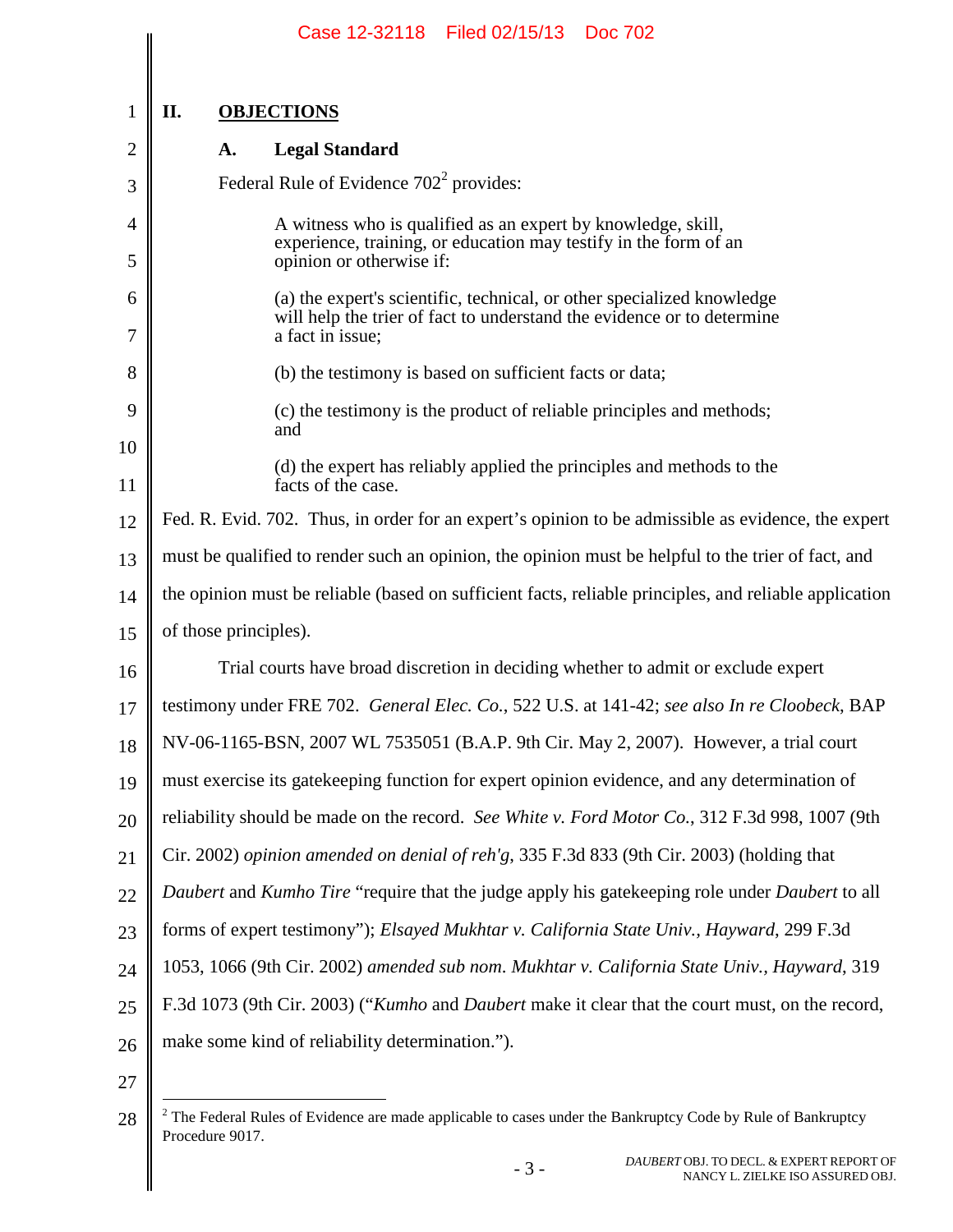1

## <span id="page-7-1"></span><span id="page-7-0"></span>**B. The Expert Opinion Testimony In The Zielke Declaration And Zielke Report Is Irrelevant To The Question Of The City's Eligibility For Chapter 9 And Is Inadmissible As Unhelpful To The Court.**

3 4 5 6 7 8 9 10 11 In order to be admissible, expert testimony must be helpful to the trier of fact. *Daubert*, 509 U.S. at 591; *Stilwell v. Smith & Nephew, Inc.*, 482 F.3d 1187, 1192 (9th Cir. 2007); *Kumho Tire*, 526 U.S. at 156. Specifically, expert evidence or testimony must "assist the trier of fact to understand the evidence or to determine a fact in issue." *Daubert*, 509 U.S. at 591. Where expert testimony does not touch on the questions actually at issue in a case, such testimony is necessarily unhelpful to the Court. *Id*. ("Expert testimony which does not relate to any issue in the case is not relevant and, ergo, non-helpful.") (quoting 3 Weinstein & Berger ¶ 702[02], pp. 702–18). Expert opinion testimony which fails this basic test of relevance is inadmissible. *Id.*; *Stilwell*, 482 F.3d at 1192; *United States v. Redlightning*, 624 F.3d 1090, 1123 (9th Cir. 2010).

<span id="page-7-4"></span><span id="page-7-3"></span><span id="page-7-2"></span>12 13 14 15 16 17 18 The expert opinions offered by Zielke in her Declaration and Report are not helpful to the Court, because they are irrelevant to the issues before the Court. The Assured Obj. raises three challenges to the City's Eligibility Petition: first, that the City is not insolvent under section  $109(c)(3)$  of the Bankruptcy Code; second, that the City did not satisfy the negotiation requirement of section  $109(c)(5)(B)$ , and; third, that the City did not file its Petition in good faith, as required by section 921(c). However, Zielke's expert testimony does not touch on *any* of these issues.

<span id="page-7-5"></span>19 20 21 22 23 24 25 26 The fundamental opinion asserted by Zielke is that the City could have avoided insolvency and the need to file for chapter 9 relief if it had implemented a host of measures as part of the Alternative Model outlined in the Zielke Report.<sup>[3](#page-7-6)</sup> Zielke Declaration, ¶¶ 4, 9; Zielke Report, at 15. In support of this assertion, the Zielke Report proffers numerous revenue increases and budget cuts which Zielke opines would have balanced the City's budget. However, these opinions miss the point. The question before the Court is not whether the City *could* have avoided insolvency, but whether it was, in fact, insolvent as of the date of its Petition. The fact that the City did not adopt the Alternative Model proposed by Zielke, even assuming it could

<sup>27</sup>

<span id="page-7-6"></span><sup>28</sup>  $3$  Moreover, to the extent that Zielke's Declaration and Report do no more than second guess the City's decisions, this is not a proper subject for the Court's determination. *See* City of Stockton's Reply to Objections to its Statement of Qualifications Under Section 109(c) of the United States Bankruptcy Code, at 3, 12-13, 37.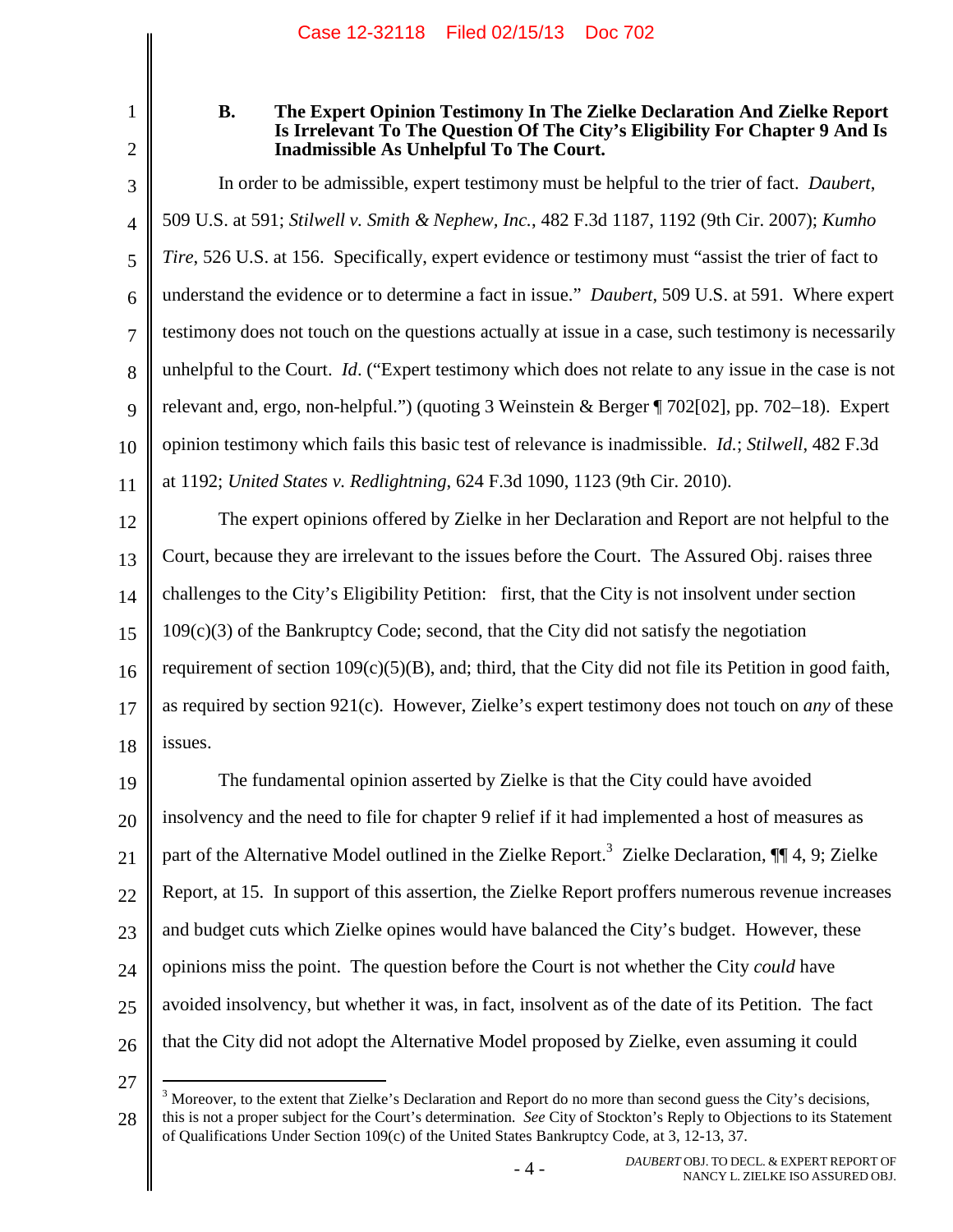1 2 have been successfully carried out and would have realized the benefits Zielke assumes, has no bearing whatsoever on the question of the City's insolvency.

3 4 5 6 7 8 9 10 11 12 13 14 15 16 In fact, Zielke states outright that "[i]n [her] expert opinion on municipal finance and budgeting . . . Stockton has budgeted itself into insolvency." Zielke Declaration, ¶ 4; *see also* Zielke Report, at 15; Assured Obj., at 8. Zielke thus acknowledges that the City *was* insolvent as of the filing of its Petition and, implicitly, that her expert opinion testimony does not challenge this fact.<sup>[4](#page-8-1)</sup> See also, Zielke Report, at 24 (citing a letter from former Chief Financial Officer Susan Mayer stating that "[f]inancial planning and reporting failures have . . . left the City on the brink of insolvency.") Moreover, Zielke concedes that she did not perform any cash flow projection for the City's General Fund for 2012-13. Transcript of Deposition of Nancy L. Zielke, January 31, 2013 ("Zielke Depo."), at 110:17-111:6. Zielke's Declaration and Report thus contain no opinion as to the City's actual cash flow situation. Zielke's testimony, which focuses solely on what she believes the City should have done leading up to the filing of its Petition, is therefore completely irrelevant to the determination of whether the City meets the insolvency requirement of section  $109(c)(3)$ . It is therefore unhelpful to the Court in making that determination.

<span id="page-8-0"></span>17 18 19 20 21 22 23 Zielke's testimony is also irrelevant to the question of the City's good faith in filing its Petition. Even if it is assumed that the expense and revenue measures laid out in the Alternative Model touted by the Zielke Report were plausible and could have saved the City from insolvency had they been implemented months before the City filed its Petition, neither the Zielke Declaration or Report make any showing that the City did not believe in good faith that it had to file for chapter 9 relief as of June 28, 2012. Further, the Zielke Declaration and Report all but ignore the substantial actions the City did take in an effort to prevent its insolvency, and further

24

<span id="page-8-1"></span><sup>25</sup> 26  $4$  Zielke attempted to backtrack from this position in her deposition, stating that she had not analyzed the City's claim that its General Fund was "service insolvent." Zielke Depo., at 66:6-9. She also stated that she believed the Management Partners review of the City General Fund's "cash solvency" was inconclusive and opined that the City

<sup>27</sup> was cash solvent, despite offering no independent analysis and despite the fact that the Zielke Report does not appear to make that claim. Zielke Depo., at 68:8-16. Finally, Zielke stated that she disagreed that the City's General Fund was insolvent from a budget perspective, again without any analysis of the City's actual fiscal condition as of the date

<sup>28</sup> of its filing. Zielke Depo., at 67:6-24. All of these responses are in sharp contrast to the plain statement in Zielke's Declaration and Report that the City has "budgeted itself into insolvency."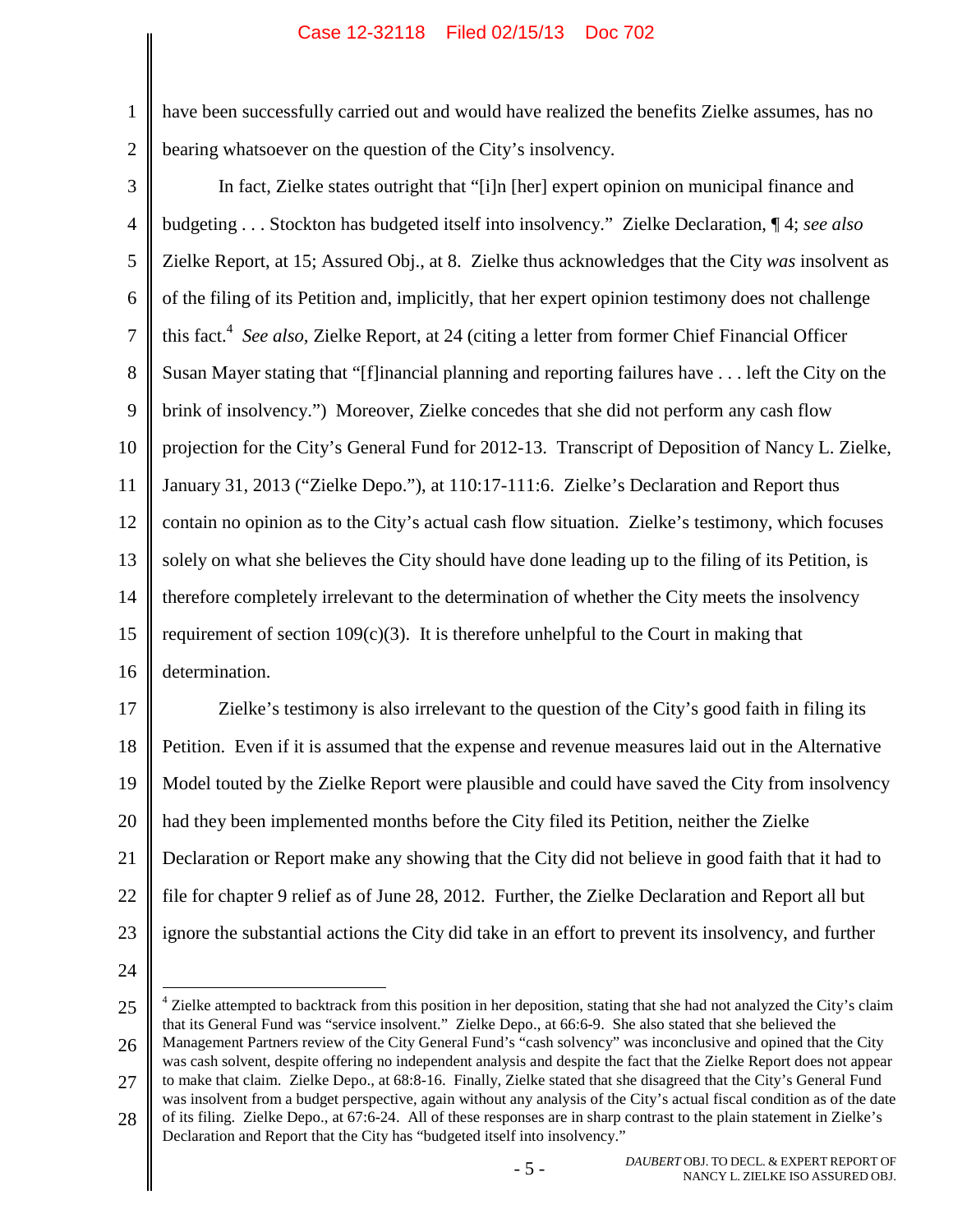|                | Case 12-32110 Filed 02/13/13 DOC 702                                                                      |  |  |  |
|----------------|-----------------------------------------------------------------------------------------------------------|--|--|--|
| $\mathbf{1}$   | fail to consider potential reasons why the City might not have been able to take the extreme steps        |  |  |  |
| $\overline{2}$ | recommended in the Alternative Model. Instead, Zielke merely testifies to a laundry list of               |  |  |  |
| 3              | measures she believes the City should have implemented, without any independent analysis of               |  |  |  |
| $\overline{4}$ | their likely efficacy in the City's specific situation or of the City's actual ability to carry them out. |  |  |  |
| 5              | Thus, the Zielke Declaration and Report are also irrelevant to the issue of the City's good faith,        |  |  |  |
| 6              | and are unhelpful on that question as well.                                                               |  |  |  |
| 7              | Because the expert opinion testimony offered in the Zielke Declaration and Report will                    |  |  |  |
| 8              | not help the Court in its determination of whether the City meets the eligibility criteria for            |  |  |  |
| 9              | chapter 9, it fails the "helpfulness" requirement of <i>Daubert</i> and FRE 702, and is therefore         |  |  |  |
| 10             | inadmissible in its entirety.                                                                             |  |  |  |
| 11             | $C_{\bullet}$<br><b>Zielke's Expert Opinion As To Specific Proposals For Increasing Revenues</b>          |  |  |  |
| 12             | And Cutting Costs Are Inadmissible Because They Are Not Sufficiently<br>Reliable.                         |  |  |  |
| 13             | 1.<br>The Zielke Report Offers No Support For The Assumption That The City                                |  |  |  |
| 14             | Could Have Passed Multiple New Tax Increases And Fees.                                                    |  |  |  |
| 15             | The "Alternative Model" propounded by the Zielke Report assumes that the City would be                    |  |  |  |
| 16             | able to raise over \$9.5 million in additional revenues by passing multiple new tax measures and          |  |  |  |
| 17             | fees. Zielke Report, at 18 (Table 1). These include a local retail sales tax increase of 0.5 percent,     |  |  |  |
| 18             | a 2 percent increase in the utility user tax, a 2 percent increase in a transient occupancy tax, a \$48   |  |  |  |
| 19             | parcel tax, new emergency service cost recovery fees, a 911 fee, and a countywide library sales           |  |  |  |
| 20             | tax. Zielke Report, at 47-48. However, Zielke provides no support whatsoever for the                      |  |  |  |
| 21             | assumption that the City would be able to successfully pass all of these new taxes and fees. Nor          |  |  |  |
| 22             | did Zielke undertake any polling or perform any feasibility analysis of the likelihood that the tax       |  |  |  |
| 23             | increases would be passed upon a required vote by the City's citizens. Zielke Depo., at 166:18-           |  |  |  |
| 24             | 167:2; 188:24-189:3. As such, Zielke's conclusion that the City could implement the revenue               |  |  |  |
| 25             | enhancement measures of the Alternative Model and, in turn, avoid insolvency, is purely                   |  |  |  |
| 26             | speculative.                                                                                              |  |  |  |
| 27             | In order to be deemed reliable, expert testimony must be "supported by appropriate"                       |  |  |  |
| 28             | validation $-i.e.,$ good grounds." <i>Daubert</i> , 509 U.S. at 590. An expert opinion must be more than  |  |  |  |
|                | DAUBERT OBJ. TO DECL. & EXPERT REPORT OF<br>$-6-$<br>NANCY L. ZIELKE ISO ASSURED OBJ.                     |  |  |  |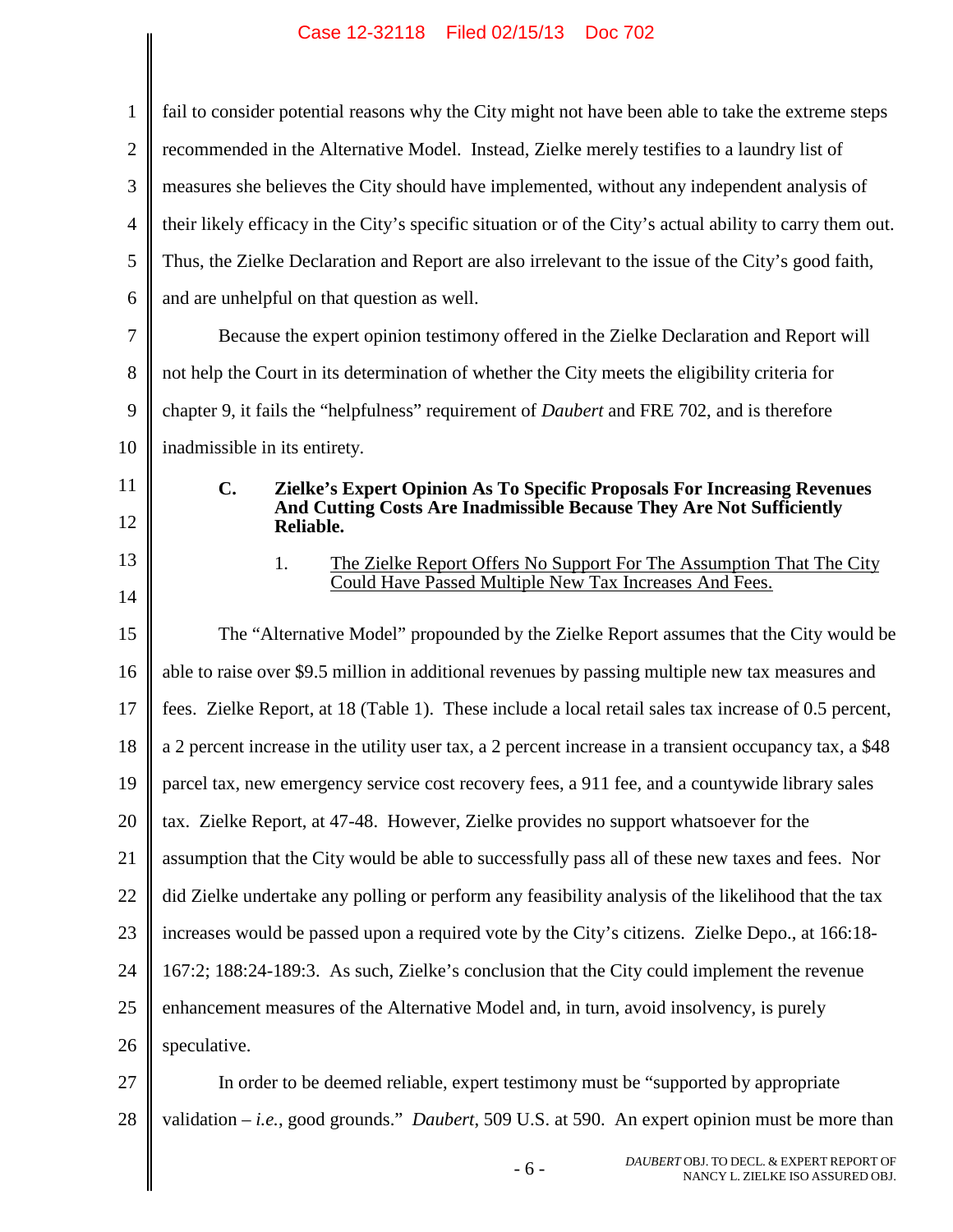<span id="page-10-1"></span><span id="page-10-0"></span>1 2 3 4 5 6 7 8 9 10 11 12 a bald assertion without support, and expert opinions that lack a factual basis and are based on speculation or conjecture are inadmissible. *Guidroz-Brault v. Missouri Pac. R. Co.*, 254 F.3d 825, 829 (9th Cir. 2001) (expert testimony may not include "unsupported speculation and subjective beliefs."); *California ex rel. Brown v. Safeway, Inc.*, 615 F.3d 1171, 1181 (9th Cir. 2010) *on reh'g en banc sub nom. California ex rel. Harris v. Safeway, Inc.*, 651 F.3d 1118 (9th Cir. 2011) (expert testimony inadmissible where expert testified a result was "plausible" and "likely" but "admitted that he had done no analysis").<sup>[5](#page-10-3)</sup> This is precisely the case with Zielke's testimony that the City could have avoided bankruptcy in part by passing several new taxes and fees.<sup>[6](#page-10-4)</sup> What little evidence Zielke provides on this point is either misstated or not reliably applicable to the City's situation. Ultimately, Zielke simply assumes that such fees and taxes could be passed and then claims that the resulting revenue increases would balance the City's budget.

13 14 15 16 17 18 19 20 21 22 23 24 25 Instead of providing any polling data or analysis of the plausibility that the City's citizens would pass the specific new measures called for in the Alternative Model, the Zielke Report instead offers general evidence that "[California] voters have become increasingly willing to support local tax and bond measures." Zielke Report, at 38, 48 (Table 10). Zielke then misleadingly uses this data to imply that the City could readily have convinced its own citizens to pass multiple new tax increases. However, Zielke's interpretation of this evidence is highly unreliable, if not outright disingenuous. For instance, Zielke asserts that according to the City's September 16-18, 2012 survey, 64% of voters agreed that they would vote in favor of a half-cent sales tax measure. Zielke Report, at 49. However, this statement omits the fact that the survey question at issue specifically stated that the sales tax increase would be used to expand the police force, improve 911 services, increase anti-gang and crime prevention programs, and supplement other general services. *See* Declaration of Robert Deis In Support Of City Of Stockton's Reply To Objections To Its Statement Of Qualifications Under Section 109(c) Of The United States

26

27

<span id="page-10-3"></span><span id="page-10-2"></span><sup>5</sup> Expert testimony which is the product of speculation or unsupported assumptions is also inadmissible as unhelpful to the trier of fact. *See In re Air Disaster at Lockerbie Scotland on Dec. 21, 1988*, 37 F.3d 804 (2d Cir. 1994) ("Expert opinions are excluded as unhelpful if based on speculative assumptions or unsupported by the record.").

<span id="page-10-4"></span>28 <sup>6</sup> Zielke's opinion that the City could have taken advantage of "Unrealized State Grant Opportunities" is also completely speculative. *See* Zielke Report, at 47.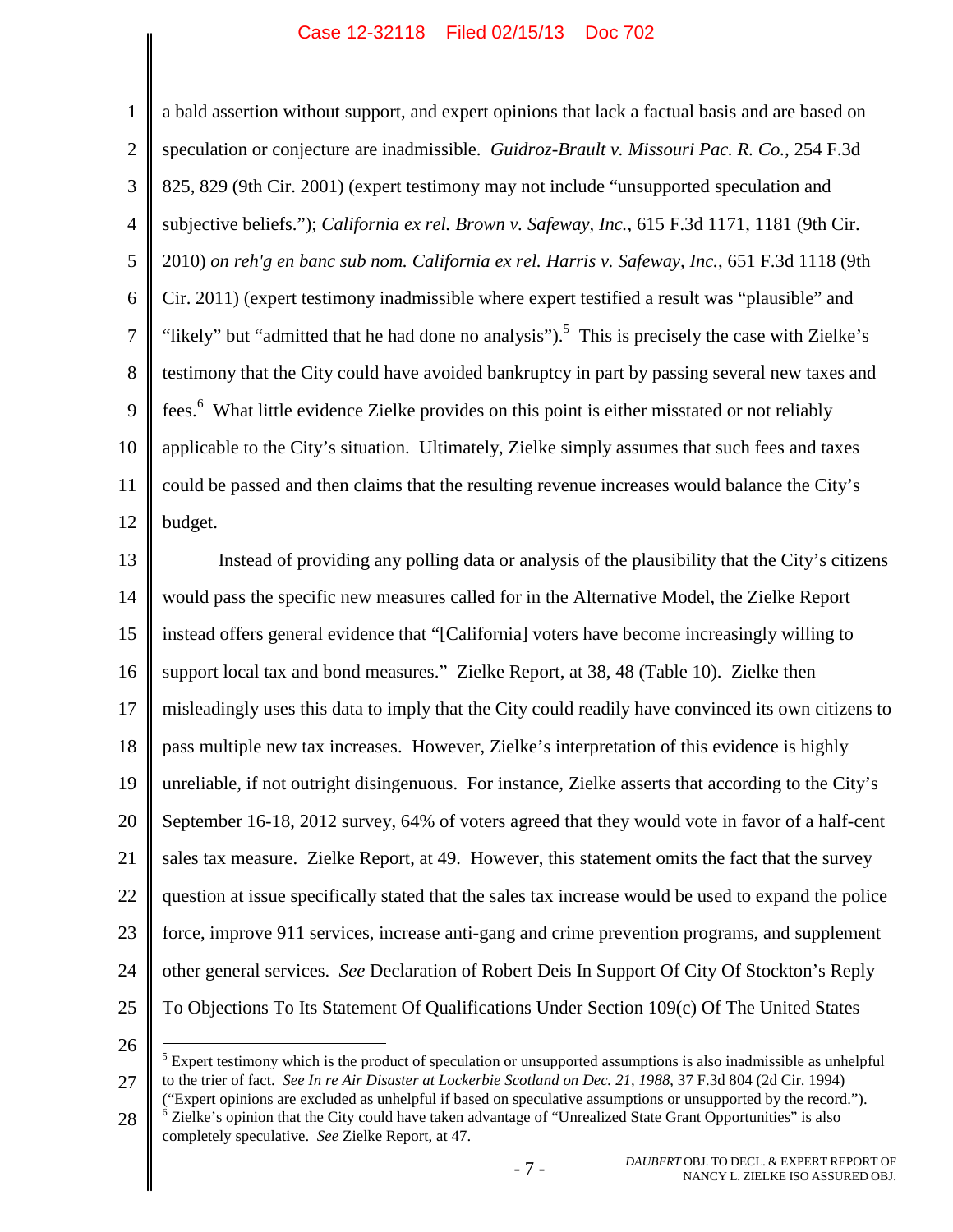1 2 3 4 5 6 7 8 9 10 11 12 13 Bankruptcy Code, Ex. B. Zielke's Alternative Model, meanwhile, would reduce all of these services while simultaneously raising taxes. Thus, whereas 64% of the voters polled said they would support a sales tax increase in order to maintain or improve the services listed, Zielke offers no support for her conclusion that the same number of voters would support a sales tax increase under a plan where those services received further cuts. Meanwhile, the percentage of voters who stated they would be willing to approve a new tax to pay debt holders, employee compensation and benefits, and city-paid retiree medical benefits, was only 21%. Thus, the Zielke Report erroneously states that the City could have passed the tax measures in the Alternative Model, even though the Alternative Model (which cuts services preferred by voters, while maintaining payments the voters oppose) takes precisely the opposite approach supported by the City's polling data. In fact, Zielke concedes that the Alternative Model does not include *any* provisions for improving or restoring city services, which is what the voters polled said they would be willing to pay for with a tax increase. Zielke Depo., at 180:7-13.

14 15 16 17 18 19 20 21 22 23 24 25 26 27 Similarly, the Zielke Report states that 171 of 240 tax referenda were successfully passed in the November 2012 election. However, the Zielke Report fails to discuss how many of those referenda simply renewed existing taxes as opposed to enacting new tax increases. Moreover, the Zielke Report contains no analysis as to how these referenda compared to those recommended in the Alternative Model, or whether the voters in the jurisdictions passing these referenda were similar to those in the City. Zielke also did not attempt to determine how many California jurisdictions considered placing a tax measure on the November 2012 ballot, but ultimately chose not to (such that Zielke's data naturally self-selects towards those cities that believed such a measure would pass). Zielke Depo., at 168:14-18. Nor does the Zielke Report discuss how many, if any, cities passed *multiple* new taxes during the last election. All of these questions are vital to the City's ability to pass the Alternative Model's tax increases, yet the Zielke Report offers no consideration of these questions or context for its limited evidence. Without that context, Zielke's conclusion that the Alternative Model represented a feasible option for the City is speculative and unreliable.

28  $//$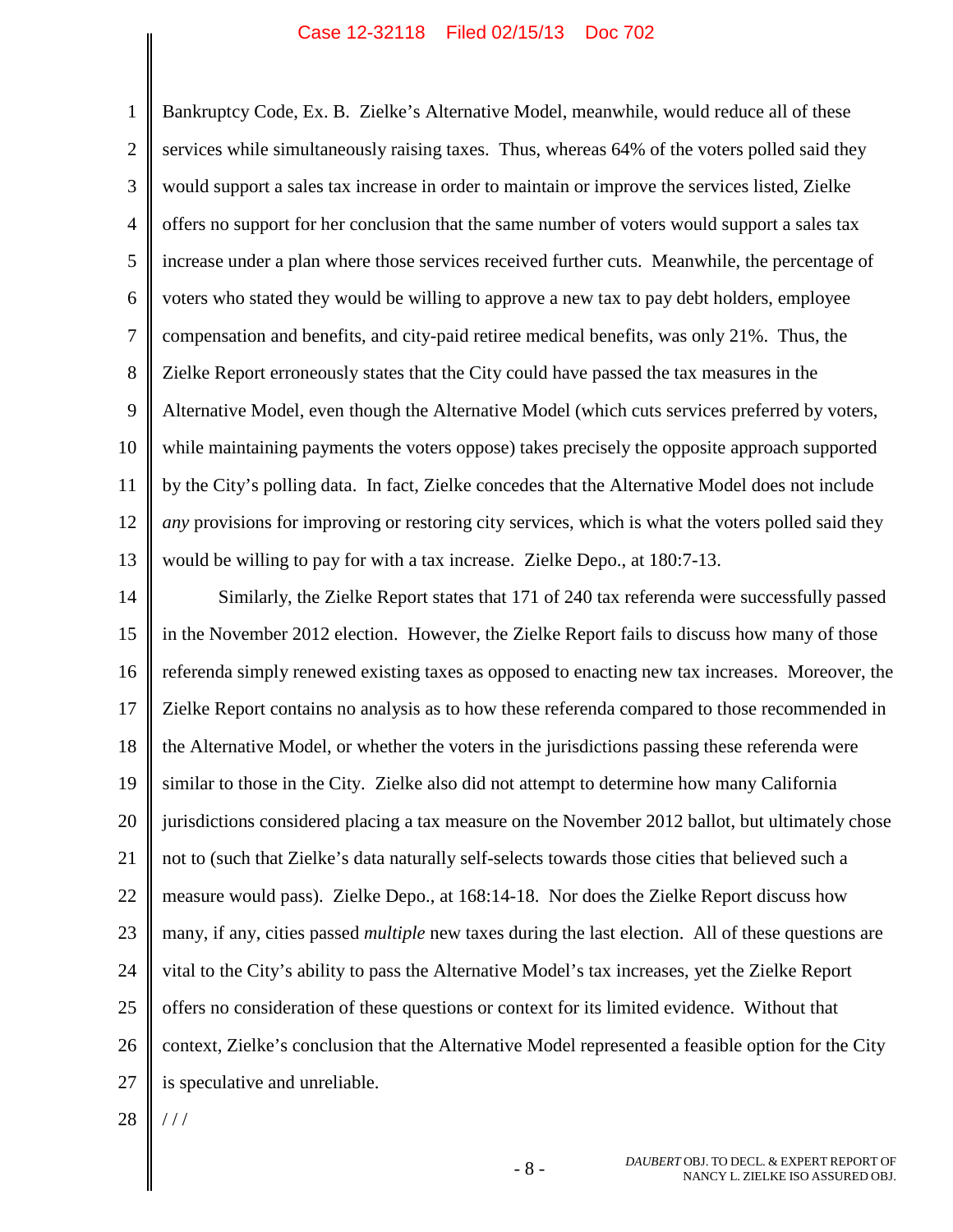1 2 3 4 5 6 7 Zielke also eschews any consideration of the potential secondary effects of her proposed fee and tax increases. For instance, there is no analysis of whether a new transient occupancy tax might actually deter people from staying in hotels in the City, thus reducing the City's tax revenues from that source. Zielke Depo., at 186:12-23. Nor is there any analysis of whether the proposed sales tax increases might cause a loss of sales to neighboring municipalities. Zielke's Declaration and Report thus not only fail to consider whether the proposed new taxes and fees were plausible, but also whether they would have been as effective as claimed.

8 9 10 11 12 13 14 Moreover, even if the City was able to pass the Alternative Model's laundry list of tax measures, the Zielke Report provides no analysis as to whether such measures would have taken effect in time to prevent the City's insolvency. The additional revenues from these measures would not have been received by the City immediately, but instead would have come in over the course of the year as new taxes were implemented. Thus, even if the City had passed all of these new taxes during the prior fiscal year, it is not clear that this would have been enough to prevent insolvency at beginning of fiscal year 2012/2013.

15 16 17 18 19 20 21 22 23 Thus, the minimal, unrelated evidence offered by Zielke is completely insufficient to support Zielke's conclusion that the City could have passed *all* of the new taxes and fees demanded by the Alternative Model. Moreover, Zielke's limited or non-existent analysis of this evidence falls well-short of the requirement that expert testimony be based on the reliable application of reliable principles and methods. Since the City would have had to implement all of these new fees and taxes in order to balance its budget under the Alternative Model, *see* Zielke Depo., at 163:6-11, and Zielke offers insufficient and unreliable support for her opinion that such measures could be passed, Zielke's conclusion that the City could have avoided insolvency is a matter of pure speculation, and is therefore inadmissible as unreliable.

24

25

#### 2. The Zielke Report Offers No Independent Analysis Or Support For The Conclusion That Its Recommended Cost Cutting Measures Would Have Been Plausible Or Effective.

26 27 28 The Alternative Model proposed in the Zielke Report would also require numerous, substantial reductions to City departments, services, compensation, and benefits. Most notably, the Zielke Report opines that the City should have implemented an across-the-board reduction of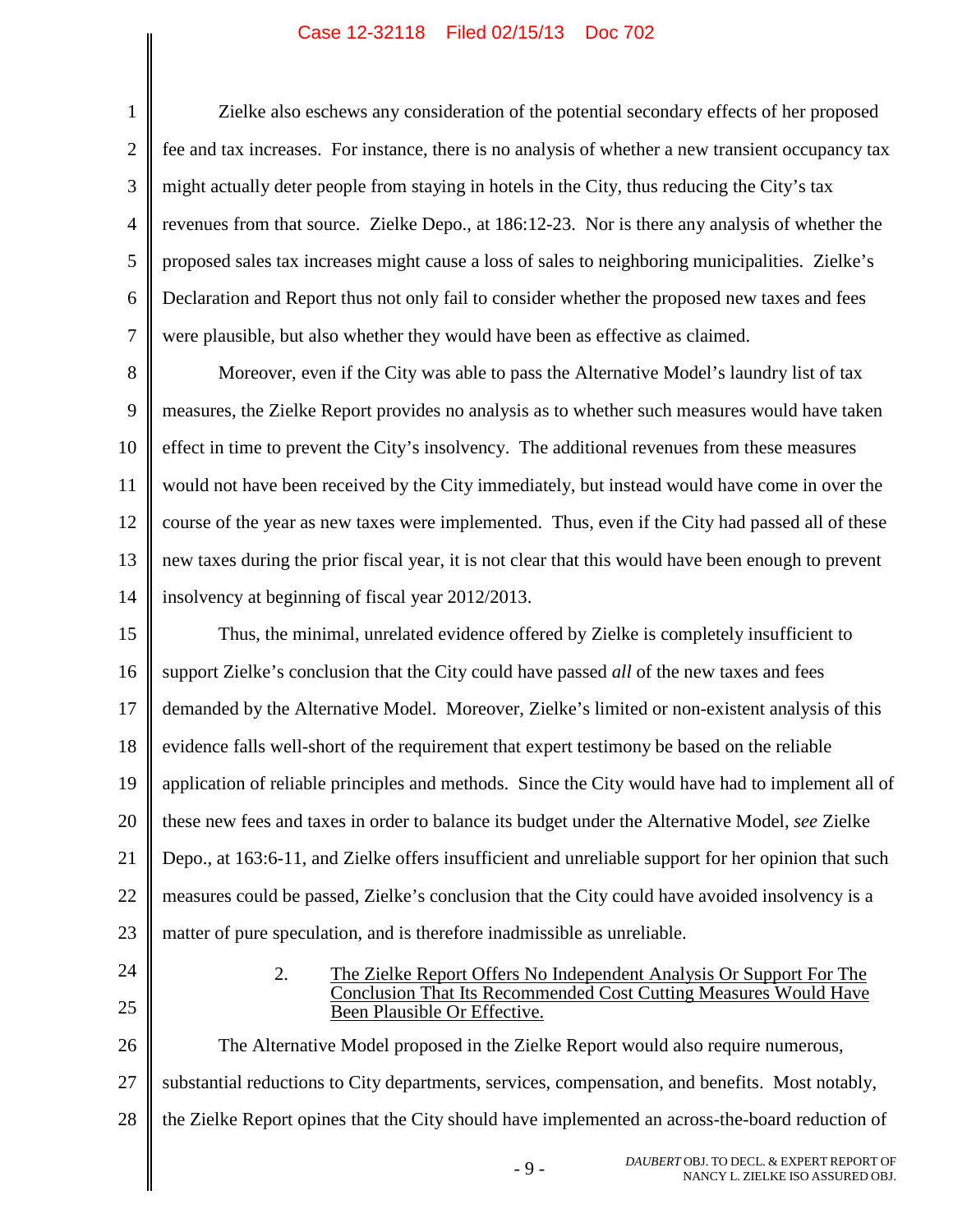1 2 3 4 5 6 15% for department budgets, "restructured" (read: reduced) its employee personnel and benefits (including requiring current employees to begin contributing 25% for their health care and reducing retiree medical benefits), and sought to consolidate or privatize City services.<sup>[7](#page-13-0)</sup> Zielke Report, at 57, 61 (Table 18), 62-68. However, just as with its suggestions for revenue increases, the Zielke Report provides no independent analysis of the feasibility of any of these proposed budget cuts and cost-reduction measures.

7 8 9 10 11 12 13 14 15 16 17 18 19 20 21 22 23 24 25 26 27 Zielke provides no analysis of the plausibility or impact of requiring the City to further reduce its department budgets by 15 percent, above and beyond the drastic reductions the City has already made. Zielke even concedes that no one at Alvarez & Marsal performed a detailed efficiency review or cost study as it related to independent departments. Zielke Depo., at 193:2- 10; 195:7-8. In fact, Zielke could not perform a proper analysis of whether her proposed cuts would materially impact necessary City services because the recommendation for an across-the-board cut of 15% to department budgets includes no discussion of what, exactly, each department would be forced to cut. Without such an analysis, Zielke's expert opinion on the City's ability to make these cuts is useless, because it lacks any context to demonstrate whether such cuts would ultimately have been beneficial to the City. At the same time, Zielke contradicts herself by calling for a 15 percent cut to the City's administrative services while simultaneously complaining that the City is already unable to produce financial information in a timely manner. This illustrates the fundamental disconnect between the Zielke Report's speculative assumptions regarding the City's ability to implement drastic cuts while maintaining important City services. More colloquially, Zielke's Alternative Model seeks to have its cake and eat it too. The Zielke Report also eschews any discussion as to the plausibility of lowering compensation and benefits employee and retirees. *See, e.g.*, Zielke Depo., at 205:19-24. Zielke's "professional opinion" appears to be that compensation and benefits do not "deliver[] a benefit to the City." Zielke Depo., at 209:25-210:2. This stance ignores the obvious political costs of attempting to make further unilateral reductions to the City's labor agreements, and provides no

<span id="page-13-0"></span><sup>28</sup>  $<sup>7</sup>$  It is telling that the Alternative Model in the Zielke Report at no point considers a restructuring of the City's bond</sup> debt, which would include the City's debt to Zielke's client, Assured. Zielke Depo., at 178:10-17; 180:22-181:2.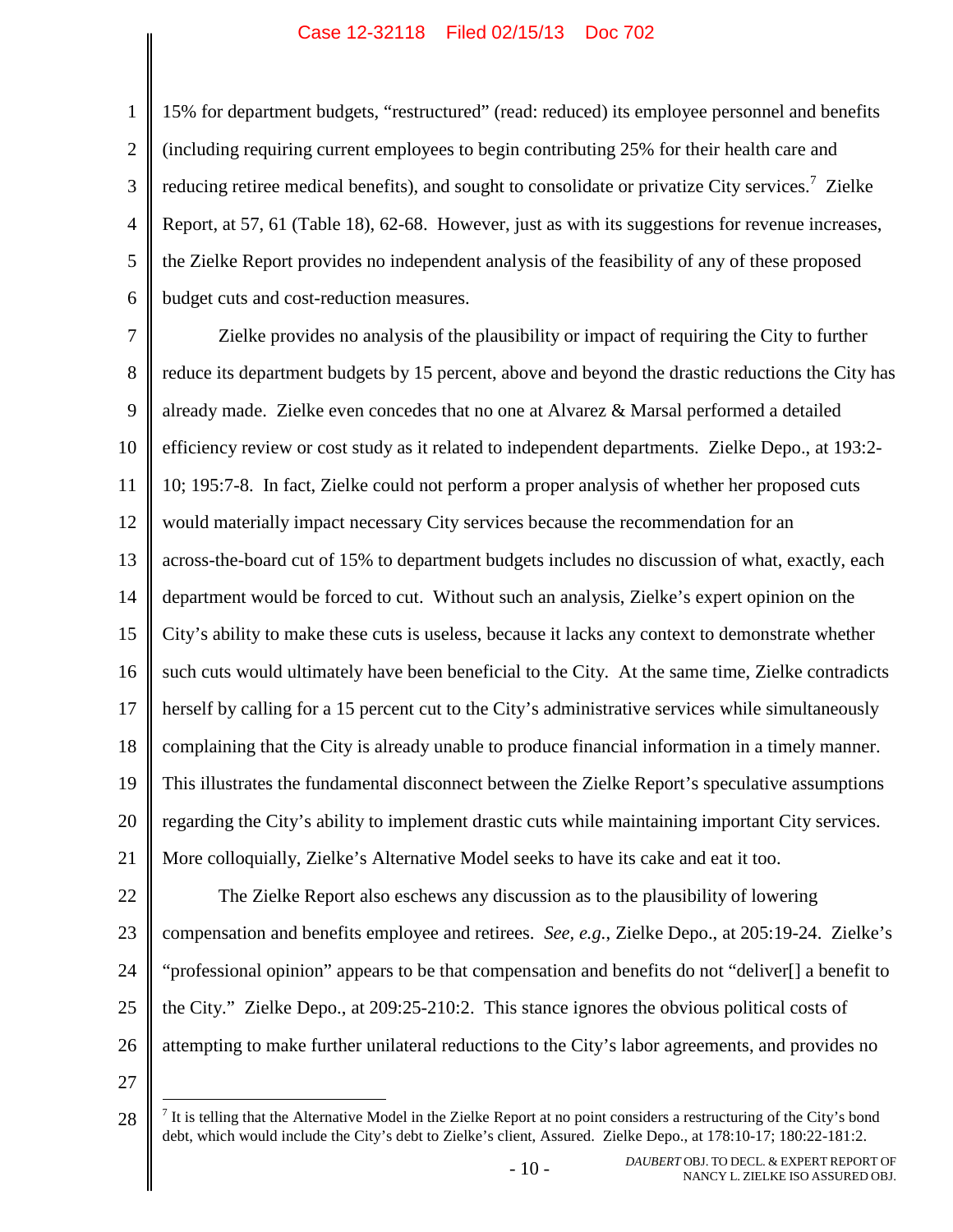1 2 3 4 5 6 analysis at all of what impacts such reductions might have on the City's ability to recruit qualified employees in the future. Moreover, the Zielke Report does not consider whether the City would legally be able to make changes to its labor agreements outside of bankruptcy. Zielke Depo., at 206:10-15. Similarly, the Zielke Report simply assumes that the City would legally be able to force its retirees to contribute 25% of benefits outside of bankruptcy. Zielke Depo., at 208:18, 208:22-24.

7 8 9 10 11 12 13 14 15 16 17 18 19 20 21 22 23 24 The Zielke Report also attempts to find phantom savings through dubious accounting practices. For instance, the Zielke Report states that a savings of \$3.54 million can be had by "consider[ing] more realistic calculations for vacancy savings associated with the existing safety related vacant positions and expected staff turnover resulting from retirement, terminations, and voluntary turnover." Zielke Report, at 62 (Table 19). This refers to the fact that while there are currently approximately 88 vacancies out of the City's total positions, the City's budget includes a 0.8% vacancy savings for the payment of a portion of those positions that are expected to be filled over the course of the fiscal year. Zielke Report, at 64. This is a common and appropriate budgeting tool, as even Zielke admits. Zielke Depo., at 203:3-9 (conceding that City budgeting techniques "typically do include" an offset for vacant positions that may be filled). Yet the Alternative Model calls for "more realistic calculations," which it defines as raising the vacancy savings provision to 9%, which it claims will generate an additional savings of \$3.5 million. Zielke Report, at 64. This amounts to an assumption that an even larger number of the City's current vacancies will remain vacant, and does nothing to actually create savings (after all, the vacancy savings provision is only an assumption, and is set aside in case these positions are filled). Zielke offers not support or analysis for the conclusion that the vacancy rate for City positions is likely to remain higher than the City budgeted for. As such, this is just another of Zielke's speculative assumptions.

25 26 27 28 The Zielke Report also fails to consider the administrative costs and delays inherent in enacting its various proposals. In many cases, passing cost cutting measures or revenue increases would take time, money, and political capital that the City simply did not have. Without considering potential limitations on the City's ability to implement her proposals, Zielke cannot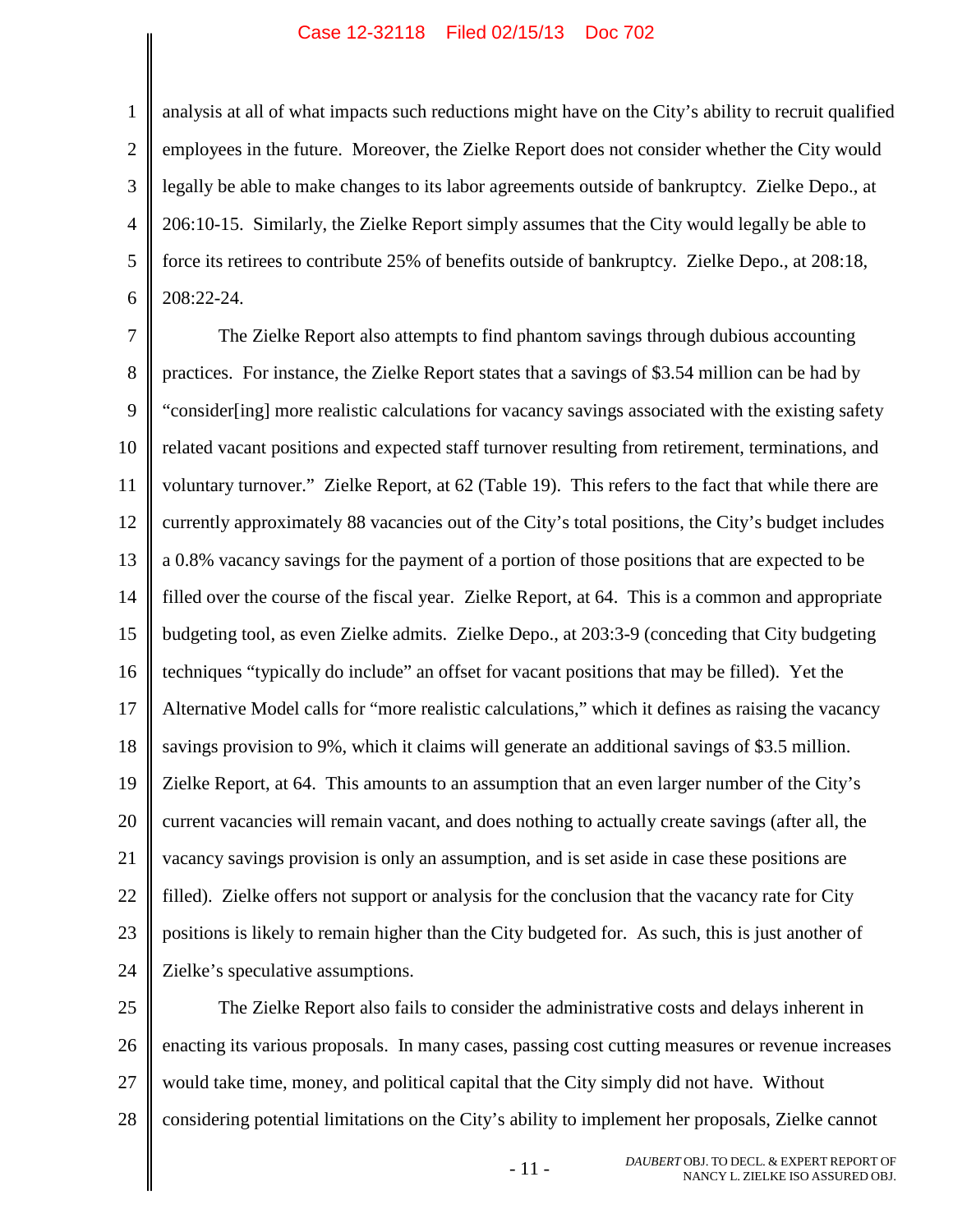<span id="page-15-1"></span>

| $\mathbf{1}$   | reliably testify as to whether the City could have managed the cuts she insists were necessary.                |  |  |  |
|----------------|----------------------------------------------------------------------------------------------------------------|--|--|--|
| $\mathbf{2}$   | Nor can she reliably testify as to whether these measures would result in the savings she claims               |  |  |  |
| 3              | without a proper analysis of their administrative cost, likely success, and secondary effects. Once            |  |  |  |
| $\overline{4}$ | again, the Zielke Report simply assumes that certain cost-cutting measures can be successfully                 |  |  |  |
| 5              | implemented without any downside. This is pure speculation, and is not the proper basis for an                 |  |  |  |
| 6              | expert opinion. See Guidroz-Brault v. Missouri Pac. R. Co., 254 F.3d 825, 829 (9th Cir. 2001).                 |  |  |  |
| 7              | Zielke's expert testimony as to cost-cutting measures the City should have undertaken is therefore             |  |  |  |
| 8              | unreliable, and inadmissible under FRE 702.                                                                    |  |  |  |
| 9              | Zielke's Opinion That The City's Financial Information Does Not<br>D.                                          |  |  |  |
| 10             | Demonstrate Insolvency Is Inadmissible Because It Is Not Based On Any<br><b>Independent Expert Analysis.</b>   |  |  |  |
| 11             | A large portion of the Zielke Report is dedicated to Zielke's testimony that the City's                        |  |  |  |
| 12             | financial data and reporting practices are such that the City cannot show that it was in fact                  |  |  |  |
| 13             | insolvent. See generally, Zielke Report at 20-29. However, in addition to the fact that Zielke                 |  |  |  |
| 14             | herself admits that the City has "budgeted itself into insolvency," Zielke offers no independent               |  |  |  |
| 15             | analysis or supporting facts suggesting that the City is not, in fact, insolvent. Instead, Zielke              |  |  |  |
| 16             | attempts to disguise this lack of independent analysis and conclusions by asserting only that the              |  |  |  |
| 17             | City's own data and evidence are insufficient. <sup>8</sup> This is not admissible as expert testimony for two |  |  |  |
| 18             | reasons. First, without undertaking any of her own analysis, Zielke can only speculate that the                |  |  |  |
| 19             | City's evidence-based conclusion that it is insolvent is erroneous. See Guidroz-Brault 254 F.3d                |  |  |  |
| 20             | 825 at 829; California ex rel. Brown, 615 F.3d at 1181 (9th Cir. 2010). Second, Zielke's                       |  |  |  |
| 21             | testimony renders an improper opinion on an ultimate legal conclusion - namely, that the City's                |  |  |  |
| 22             | evidence does not satisfy its burden to prove its eligibility. See Nationwide Transp. Fin. v. Cass             |  |  |  |
| 23             | Info. Sys., Inc., 523 F.3d 1051, 1058 (9th Cir. 2008) (expert witnesses may not give an opinion as             |  |  |  |
| 24             | to a legal conclusion).                                                                                        |  |  |  |
| 25             | //                                                                                                             |  |  |  |
| 26             |                                                                                                                |  |  |  |

<span id="page-15-3"></span><span id="page-15-2"></span><span id="page-15-0"></span><sup>27</sup> <sup>8</sup> Throughout the Zielke Report, Zielke couches her opinions in carefully selected language, stating, for instance, that the City "has failed to produce reliable evidence" or that she is "unable to validate" the City's conclusions. *See*

<sup>28</sup> Zielke Report, at 20, 22. This does not amount to an affirmative expert opinion that the City's conclusions are incorrect.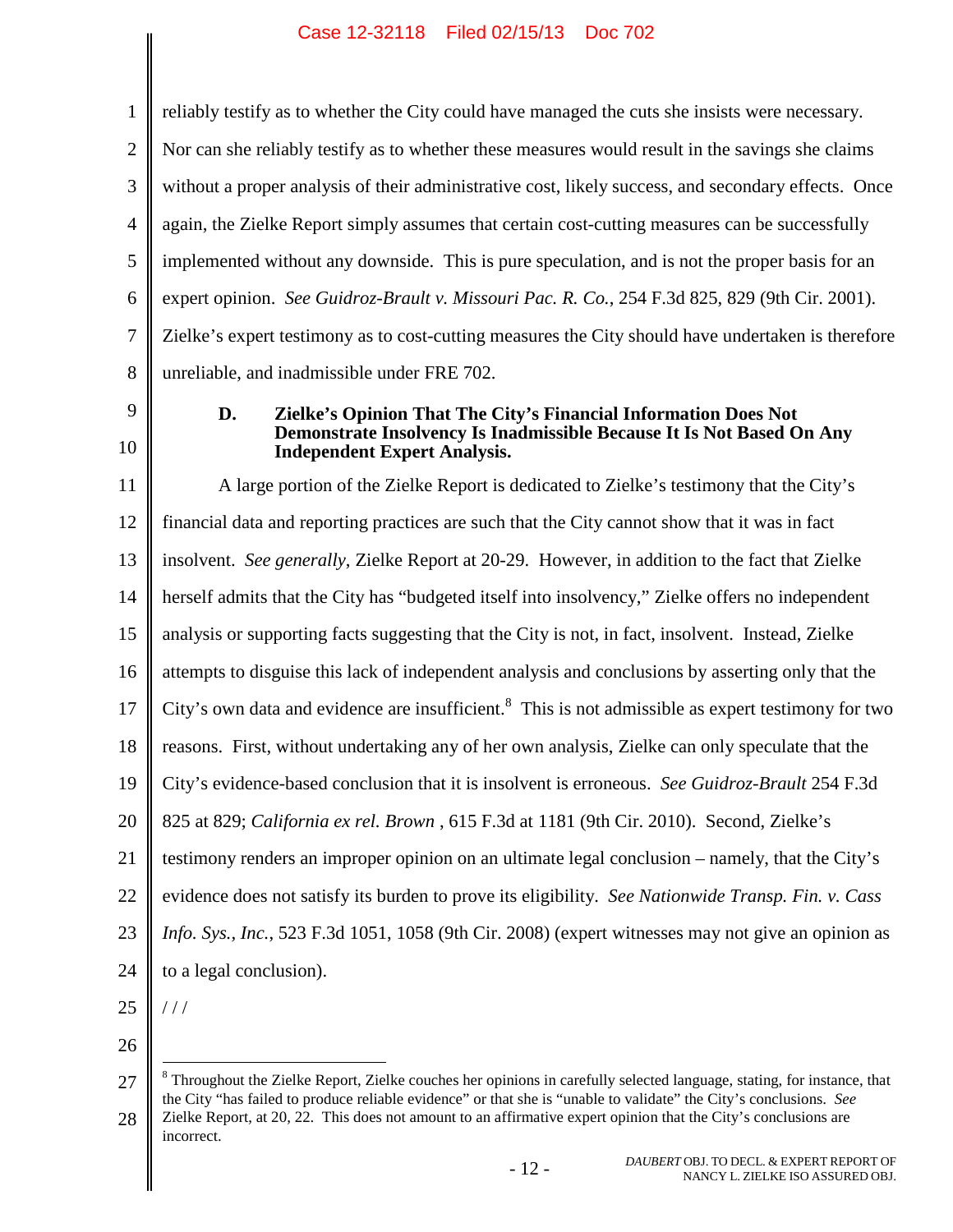<span id="page-16-0"></span>

| $\mathbf{1}$   | Zielke asserts that the "City's own financial information cannot be trusted to demonstrate                    |  |  |  |
|----------------|---------------------------------------------------------------------------------------------------------------|--|--|--|
| $\overline{2}$ | insolvency." Zielke Report, at 15. She cites "40 material weaknesses and significant                          |  |  |  |
| 3              | deficiencies" in the City's financial reporting, but fails to offer any support or analysis for her           |  |  |  |
| $\overline{4}$ | implication that these errors alter the basic conclusion that the City was insolvent on June 28,              |  |  |  |
| 5              | 2012. Rather than providing independent analysis and rendering a factual opinion directly on this             |  |  |  |
| 6              | issue, Zielke instead renders a conclusory legal opinion that the City has failed to carry its                |  |  |  |
| $\tau$         | evidentiary burden. Zielke Report, at 20 (asserting that the City "has failed to produce reliable             |  |  |  |
| 8              | evidence that it was insolvent as of June 28, 2012, or that it will be unable to pay its debts as they        |  |  |  |
| 9              | become due in its current fiscal year.") This is <i>not</i> testimony that the City is not in fact insolvent. |  |  |  |
| 10             | Nor could it be, as Zielke has offered no analysis on that question. Instead Zielke simply assumes            |  |  |  |
| 11             | (1) that the Alternative Model she propounds would have been workable and effective and (2)                   |  |  |  |
| 12             | that the City's evidence of insolvency must therefore be inaccurate. As discussed above, the                  |  |  |  |
| 13             | former assumption is flawed. Zielke's claims that the City's evidence does not prove its                      |  |  |  |
| 14             | insolvency, meanwhile, is the product of unsupported speculation and assumption, since Zielke                 |  |  |  |
| 15             | offers no evidence of her own to show that the City is actually solvent.                                      |  |  |  |
| 16             | Ultimately, Zielke's various references to the insufficiency of the City's evidence as to                     |  |  |  |
| 17             | insolvency are an attempt to usurp the Court's fact-finding role and replace it with Zielke's own             |  |  |  |
| 18             | speculative opinion. This is not proper expert opinion testimony and should be excluded as                    |  |  |  |
| 19             | inadmissible.                                                                                                 |  |  |  |
| 20             | Е.<br>Zielke's Testimony That The City Should Seek A Reduction Of Its CalPERS                                 |  |  |  |
| 21             | Liability Is An Inadmissible Legal Conclusion That Zielke Is Not Qualified<br>To Offer.                       |  |  |  |
| 22             | As part of its recommendation that the City reduce its pension costs, the Zielke Report                       |  |  |  |
| 23             | states that "prior to Chapter 9, the City made no effort to seek from CalPERS a reduction or                  |  |  |  |
| 24             | modification of its PERS liability." Zielke Report, at 35. While Zielke does not draw such a                  |  |  |  |
| 25             | connection, this statement could be taken as implicitly supporting Assured's contention that the              |  |  |  |
| 26             | City has not satisfied the negotiation requirement of section $109(c)(5)(B)$ because it did not               |  |  |  |
| 27             | negotiate with CalPERS for additional concessions. See Assured Obj., at pp. 26-28. To the                     |  |  |  |
| 28             | extent that this portion of Zielke's expert testimony is meant to apply to the City's satisfaction of         |  |  |  |
|                | DAUBERT OBJ. TO DECL. & EXPERT REPORT OF<br>$-13-$<br>NANCY L. ZIELKE ISO ASSURED OBJ.                        |  |  |  |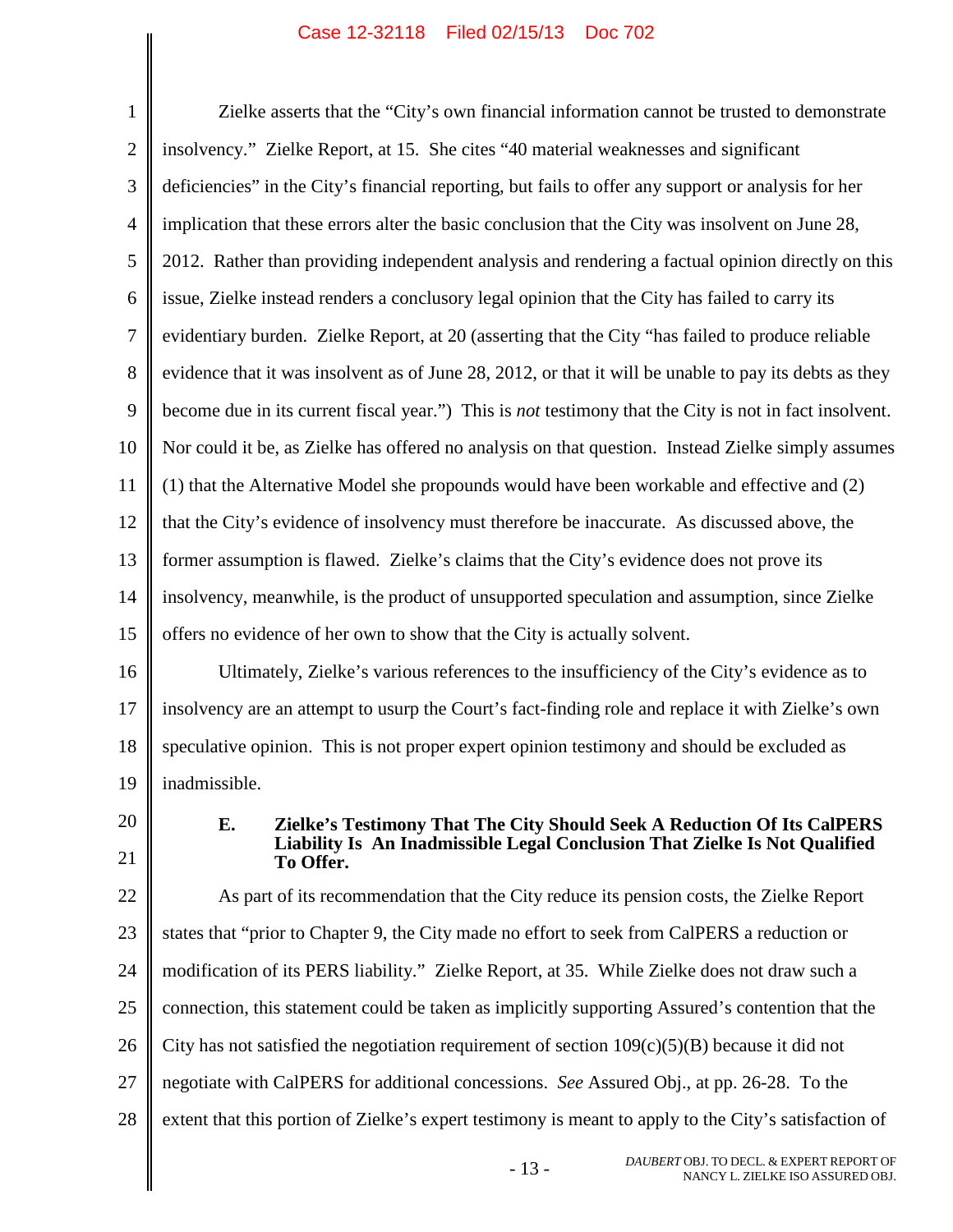<span id="page-17-3"></span><span id="page-17-1"></span>its negotiation requirement, it is inadmissible for two reasons: First, because it is an improper legal conclusion, and second, because such an opinion goes beyond Zielke's expertise.

<span id="page-17-2"></span><span id="page-17-0"></span>3 4 5 6 7 8 9 10 11 12 13 14 15 Expert opinion testimony is not admissible where it amounts to a legal conclusion. *Nationwide Transp. Fin.*, 523 F.3d at 1058. Whether or not the City has satisfied section  $109(c)(5)(B)$  is a legal question, and is thus solely within the province of the Court. Moreover, expert opinion testimony is only admissible when the expert is sufficiently qualified to render such an opinion. *See United States v. Lukashov*, 694 F.3d 1107, 1115 (9th Cir. 2012); *Primiano v. Cook*, 598 F.3d 558, 563 (9th Cir. 2010). Despite her other qualifications, Zielke is not qualified to render a legal opinion on the necessity of seeking concessions from CalPERS in order for the City to satisfy its negotiation requirement. Moreover, Zielke has admitted that she does not know of any city that has been relieved of its requirement to make payments to CalPERS, Zielke Depo., at 125:21-25, and that she did not know of any cities other than San Bernadino or Stockton that had even asked CalPERS to be relieved of its PERS obligations, Zielke Depo., at 124:20-125:8. Zielke's testimony as to the City's negotiations with CalPERS is thus inadmissible on the question of the negotiation requirement.

16

1

2

# **III. CONCLUSION**

17 18 19 20 21 22 23 24 Based on the foregoing, the City requests that the Court exclude the Zielke Declaration and Report in their entirety as unhelpful and inadmissible. In the alternative, the City requests that the Court exclude as unreliable those portions of the Zielke Declaration and Report which proffer speculative opinion testimony as to revenue-increasing and cost-reducing measures Zielke asserts the City should have pursued without offering supporting facts or data showing that such measures would be plausible and effective. Finally, the City requests that the Court strike all portions of the Assured Obj. that depend upon any portion of the Zielke Declaration or Zielke Report that are found to be inadmissible.

- 25 / / /
- 26 / / /
- 27 / / /
- 28 / / /